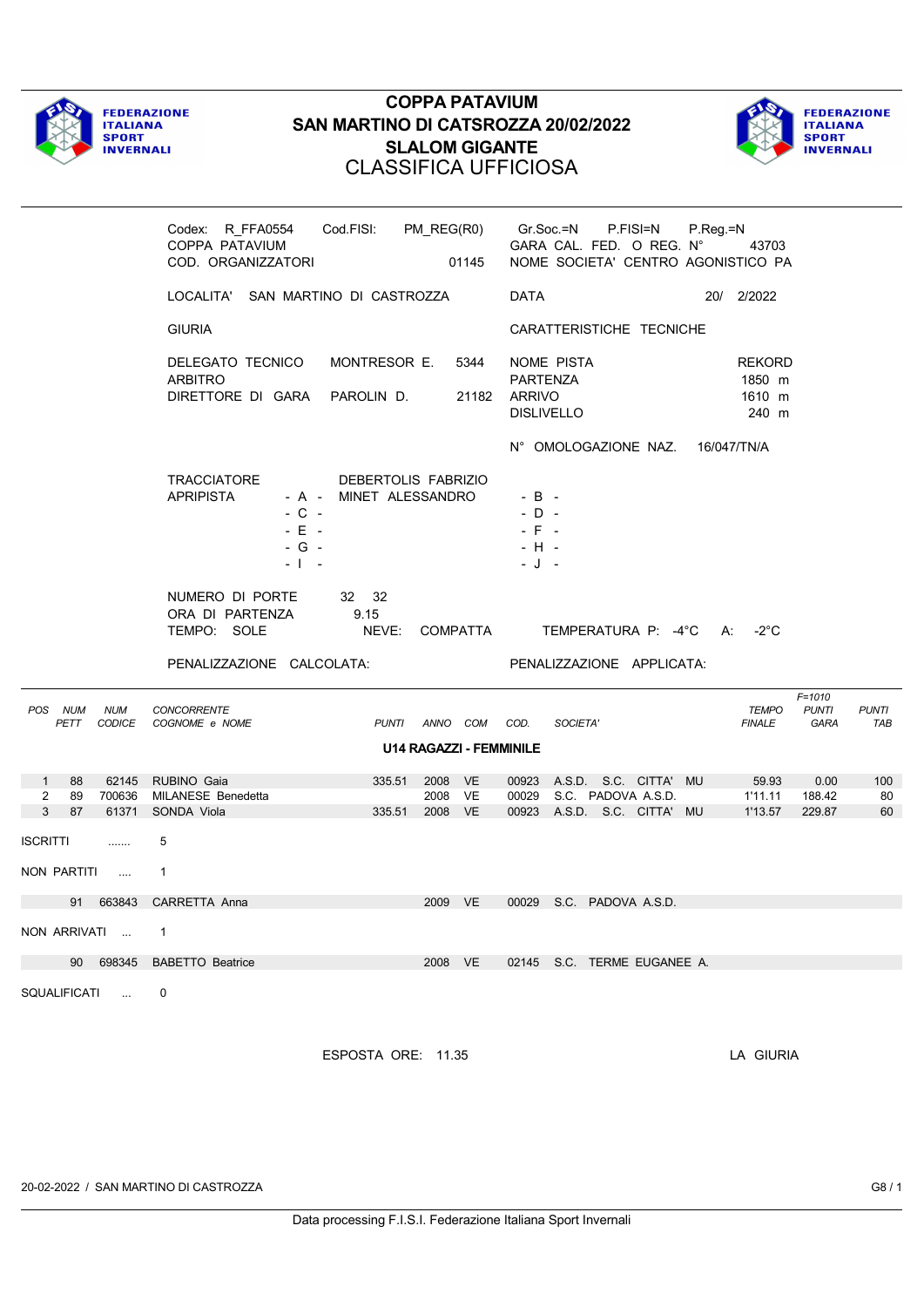



|                                                        |                      | Codex: R_MFA0553<br>COPPA PATAVIUM<br>COD. ORGANIZZATORI                 | Cod.FISI: PM_REG(R0)                          |                    | 01145         |                                                  | Gr.Soc.=N<br>P.FISI=N<br>GARA CAL. FED. O REG. N°<br>NOME SOCIETA' CENTRO AGONISTICO PA | $P_{\cdot}$ Reg $=$ N<br>43703             |                                    |                     |
|--------------------------------------------------------|----------------------|--------------------------------------------------------------------------|-----------------------------------------------|--------------------|---------------|--------------------------------------------------|-----------------------------------------------------------------------------------------|--------------------------------------------|------------------------------------|---------------------|
|                                                        |                      | LOCALITA' SAN MARTINO DI CASTROZZA                                       |                                               |                    |               | DATA                                             |                                                                                         | 20/ 2/2022                                 |                                    |                     |
|                                                        |                      | <b>GIURIA</b>                                                            |                                               |                    |               |                                                  | CARATTERISTICHE TECNICHE                                                                |                                            |                                    |                     |
|                                                        |                      | DELEGATO TECNICO<br><b>ARBITRO</b><br>DIRETTORE DI GARA PAROLIN D.       | MONTRESOR E.                                  |                    | 5344<br>21182 | <b>PARTENZA</b><br>ARRIVO<br><b>DISLIVELLO</b>   | NOME PISTA                                                                              | <b>REKORD</b><br>1850 m<br>1610 m<br>240 m |                                    |                     |
|                                                        |                      |                                                                          |                                               |                    |               |                                                  | N° OMOLOGAZIONE NAZ.                                                                    | 16/047/TN/A                                |                                    |                     |
|                                                        |                      | TRACCIATORE<br><b>APRIPISTA</b><br>$-C -$<br>$-E$ $+$<br>$-G -$<br>- 1 - | DEBERTOLIS FABRIZIO<br>- A - MINET ALESSANDRO |                    |               | $-B -$<br>$-D -$<br>$-$ F $-$<br>- H -<br>$-J -$ |                                                                                         |                                            |                                    |                     |
|                                                        |                      | NUMERO DI PORTE<br>ORA DI PARTENZA<br>TEMPO: SOLE                        | 32 32<br>9.15<br>NEVE:                        | COMPATTA           |               |                                                  | TEMPERATURA P: -4°C                                                                     | -2°C<br>A:                                 |                                    |                     |
| PENALIZZAZIONE CALCOLATA:<br>PENALIZZAZIONE APPLICATA: |                      |                                                                          |                                               |                    |               |                                                  |                                                                                         |                                            |                                    |                     |
| POS NUM<br>PETT                                        | <b>NUM</b><br>CODICE | <b>CONCORRENTE</b><br>COGNOME e NOME                                     | <b>PUNTI</b>                                  | ANNO COM           |               | COD.                                             | SOCIETA'                                                                                | <b>TEMPO</b><br><b>FINALE</b>              | $F = 1010$<br><b>PUNTI</b><br>GARA | <b>PUNTI</b><br>TAB |
| <b>U14 RAGAZZI - MASCHILE</b>                          |                      |                                                                          |                                               |                    |               |                                                  |                                                                                         |                                            |                                    |                     |
| $1 \quad$<br>92                                        |                      | 62254 CONSADORI Mattia<br>66961 NARDI Alessandro                         | 342.46<br>393.58                              | 2008 VE<br>2009 VE |               |                                                  | 01145 CENTRO AGONISTICO PAT<br>02463 S.C. MAROSTICA A.S.D.                              | 55.71<br>57.93                             | 0.00<br>40.25<br>83.76             | 100<br>80<br>60     |
| 94<br>$\overline{2}$<br>3<br>95<br>96<br>4             |                      | 66170 BINOSI Tommaso<br>64015 CALLEGARI Nicola                           |                                               | 2009 VE<br>2009 VE |               |                                                  | 01145 CENTRO AGONISTICO PAT<br>02463 S.C. MAROSTICA A.S.D.                              | 1'00.33<br>1'02.06                         | 115.12                             | 50                  |
|                                                        |                      | 5                                                                        |                                               |                    |               |                                                  |                                                                                         |                                            |                                    |                     |
|                                                        |                      | $\mathbf 0$                                                              |                                               |                    |               |                                                  |                                                                                         |                                            |                                    |                     |
|                                                        |                      | $\mathbf{1}$                                                             |                                               |                    |               |                                                  |                                                                                         |                                            |                                    |                     |
| ISCRITTI<br>NON PARTITI<br>NON ARRIVATI<br>93          | 62398                | VETTA Leonardo                                                           | 342.46 2008 VE                                |                    |               |                                                  | 02145 S.C. TERME EUGANEE A.                                                             |                                            |                                    |                     |

ESPOSTA ORE: 11.35 LA GIURIA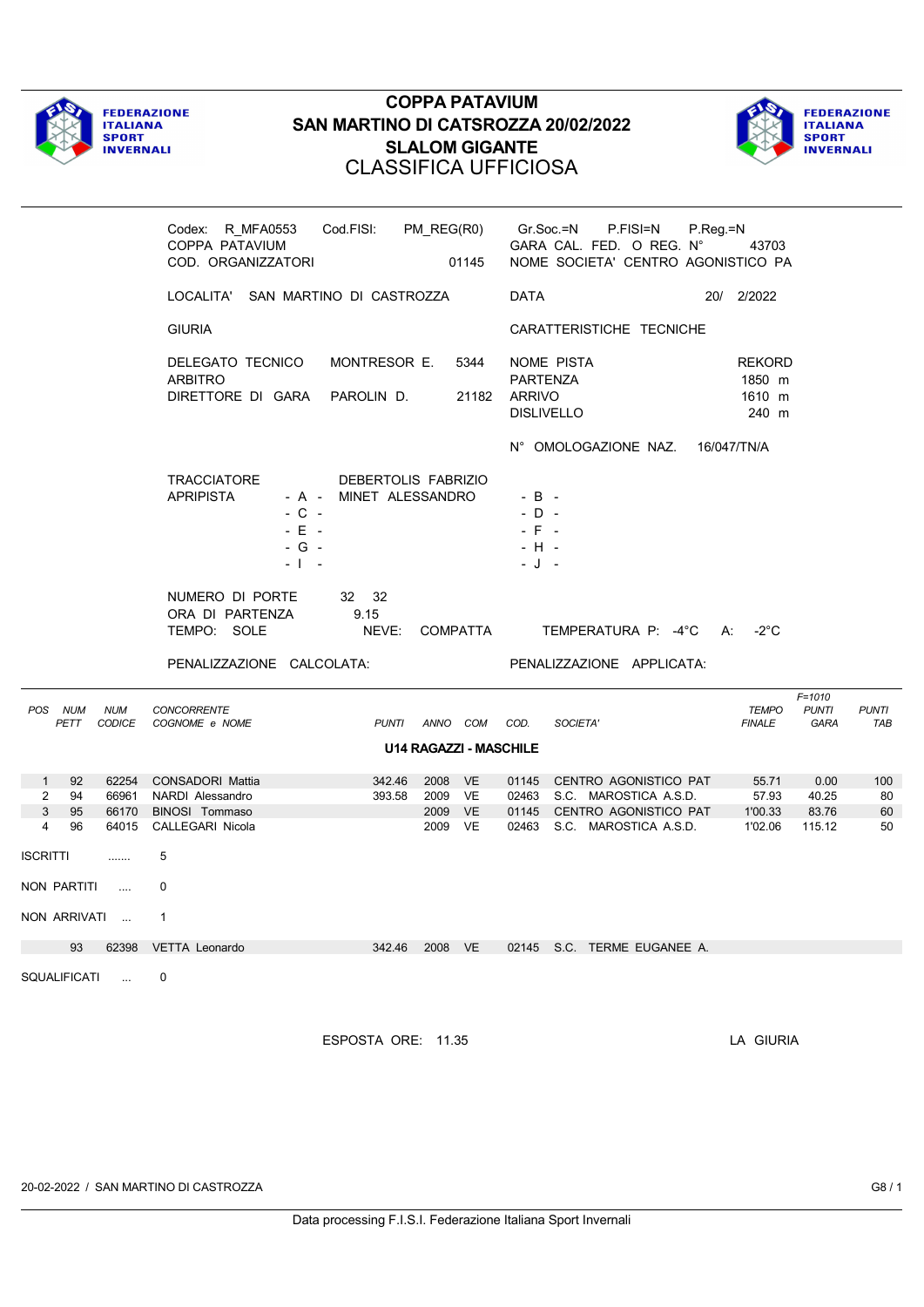



|                                                                      | Codex: A_FFA0556    Cod.FISI: PM_REG(R0)    Gr.Soc.=N    P.FISI=N<br>COPPA PATAVIUM<br>COD. ORGANIZZATORI                                      | 01145                                               |                                                      | GARA CAL. FED. O REG. N°<br>NOME SOCIETA' CENTRO AGONISTICO PA                                                                                          | P.Reg.=N<br>43703                             |                                           |                             |
|----------------------------------------------------------------------|------------------------------------------------------------------------------------------------------------------------------------------------|-----------------------------------------------------|------------------------------------------------------|---------------------------------------------------------------------------------------------------------------------------------------------------------|-----------------------------------------------|-------------------------------------------|-----------------------------|
|                                                                      | LOCALITA' SAN MARTINO DI CASTROZZA                                                                                                             |                                                     | DATA                                                 |                                                                                                                                                         | 20/ 2/2022                                    |                                           |                             |
|                                                                      | <b>GIURIA</b>                                                                                                                                  |                                                     |                                                      | CARATTERISTICHE TECNICHE                                                                                                                                |                                               |                                           |                             |
|                                                                      | DELEGATO TECNICO<br>MONTRESOR E.<br><b>ARBITRO</b><br>DIRETTORE DI GARA PAROLIN D.                                                             | 5344                                                | <b>PARTENZA</b><br>21182 ARRIVO<br><b>DISLIVELLO</b> | NOME PISTA<br>N° OMOLOGAZIONE NAZ. 16/047/TN/A                                                                                                          | <b>REKORD</b><br>1850 m<br>1610 m<br>240 m    |                                           |                             |
|                                                                      | TRACCIATORE<br>DEBERTOLIS FABRIZIO<br><b>APRIPISTA</b><br>- A - MINET ALESSANDRO<br>$-$ C $-$<br>$-E$ $-$<br>$-G -$<br>$-1 - -$                |                                                     | $-B -$<br>$-D -$<br>$-$ F $-$<br>$-H -$<br>- J -     |                                                                                                                                                         |                                               |                                           |                             |
|                                                                      | NUMERO DI PORTE<br>32 32<br>9.15<br>ORA DI PARTENZA<br>TEMPO: SOLE                                                                             |                                                     |                                                      | NEVE: COMPATTA TEMPERATURA P: -4°C A: -2°C                                                                                                              |                                               |                                           |                             |
|                                                                      |                                                                                                                                                |                                                     |                                                      |                                                                                                                                                         |                                               |                                           |                             |
|                                                                      | PENALIZZAZIONE CALCOLATA:                                                                                                                      |                                                     |                                                      | PENALIZZAZIONE APPLICATA:                                                                                                                               |                                               |                                           |                             |
| <b>NUM</b><br>POS NUM<br>PETT<br>CODICE                              | <b>CONCORRENTE</b><br>COGNOME e NOME                                                                                                           | PUNTI ANNO COM COD.                                 |                                                      | SOCIETA'                                                                                                                                                | <b>TEMPO</b><br><b>FINALE</b>                 | $F = 1010$<br><b>PUNTI</b><br>GARA        | PUNTI<br>TAB                |
|                                                                      |                                                                                                                                                | <b>U16 ALLIEVI - FEMMINILE</b>                      |                                                      |                                                                                                                                                         |                                               |                                           |                             |
| $1 \quad$<br>97<br>2 102<br>3 <sup>1</sup><br>98<br>4<br>101<br>5 99 | 53724 LESSIO Petra<br>235.91<br>56498 SONDA Emma<br>57882 SCHIAVON Giada<br>360.32<br>55184 MENEGHETTI Emma<br>58274 MIOLATO Cecilia<br>386.38 | 2006 VE<br>2006 VE<br>2007 VE<br>2006 VE<br>2007 VE |                                                      | 02463 S.C. MAROSTICA A.S.D.<br>00923 A.S.D. S.C. CITTA' MU<br>01145 CENTRO AGONISTICO PAT<br>02145 S.C. TERME EUGANEE A.<br>01145 CENTRO AGONISTICO PAT | 56.96<br>57.54<br>59.36<br>1'00.79<br>1'04.17 | 0.00<br>10.28<br>42.56<br>67.91<br>127.85 | 100<br>80<br>60<br>50<br>45 |
| <b>ISCRITTI</b><br>                                                  | 6                                                                                                                                              |                                                     |                                                      |                                                                                                                                                         |                                               |                                           |                             |
| NON PARTITI<br><b>Contractor</b>                                     | $\mathbf{0}$                                                                                                                                   |                                                     |                                                      |                                                                                                                                                         |                                               |                                           |                             |
| NON ARRIVATI                                                         | 0                                                                                                                                              |                                                     |                                                      |                                                                                                                                                         |                                               |                                           |                             |
| SQUALIFICATI<br>$\sim$ $\sim$                                        | -1                                                                                                                                             |                                                     |                                                      |                                                                                                                                                         |                                               |                                           |                             |
|                                                                      | 100 708796 REGINATO Emma                                                                                                                       | 2006 VE                                             |                                                      | 01145 CENTRO AGONISTICO PAT PORTA N. 29                                                                                                                 |                                               |                                           |                             |

ESPOSTA ORE: 11.35 LA GIURIA

20-02-2022 / SAN MARTINO DI CASTROZZA G8 / 1